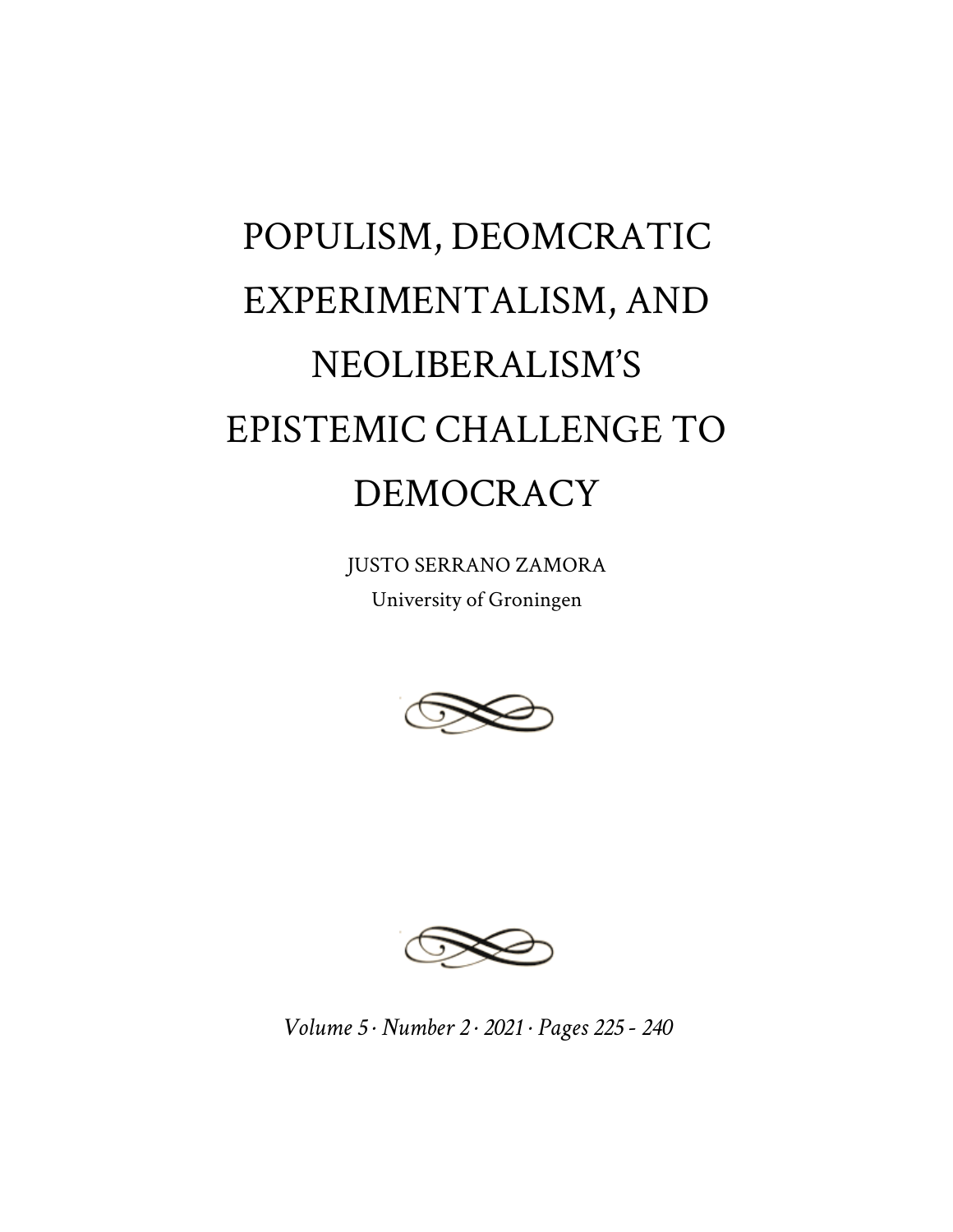iberal democracies are experiencing a deep epistemic crisis (Dahlgreen 2018). Trumpism, the rise of Covid-conspiracy theories, distrust in media coverage, and lacking agreement among citizens about basic aspects of reality are only the more obvious phenomena affecting the current state of public debate (Stanley 2015, D'Ancona 2017). In many respects, this situation not fully new. Truth and knowledge have always had an ambivalent status in democratic societies (Arendt 2006, Vogelmann 2018, Rosenfeld 2020). However, the current crisis has several specific features resulting from the hegemony of the neoliberal expertocratic project, the challenges of digital technologies, the growing distance between science and citizens, the marketization of information, and the incapacity of epistemic authorities to adequately address social injustice and inequalities (Kitcher 2011, Fuller 2017, D'Ancona 2017). L

These challenges threaten democracy in its very existence since they have contributed to the erosion of its two basic epistemological conditions: the intellectual trust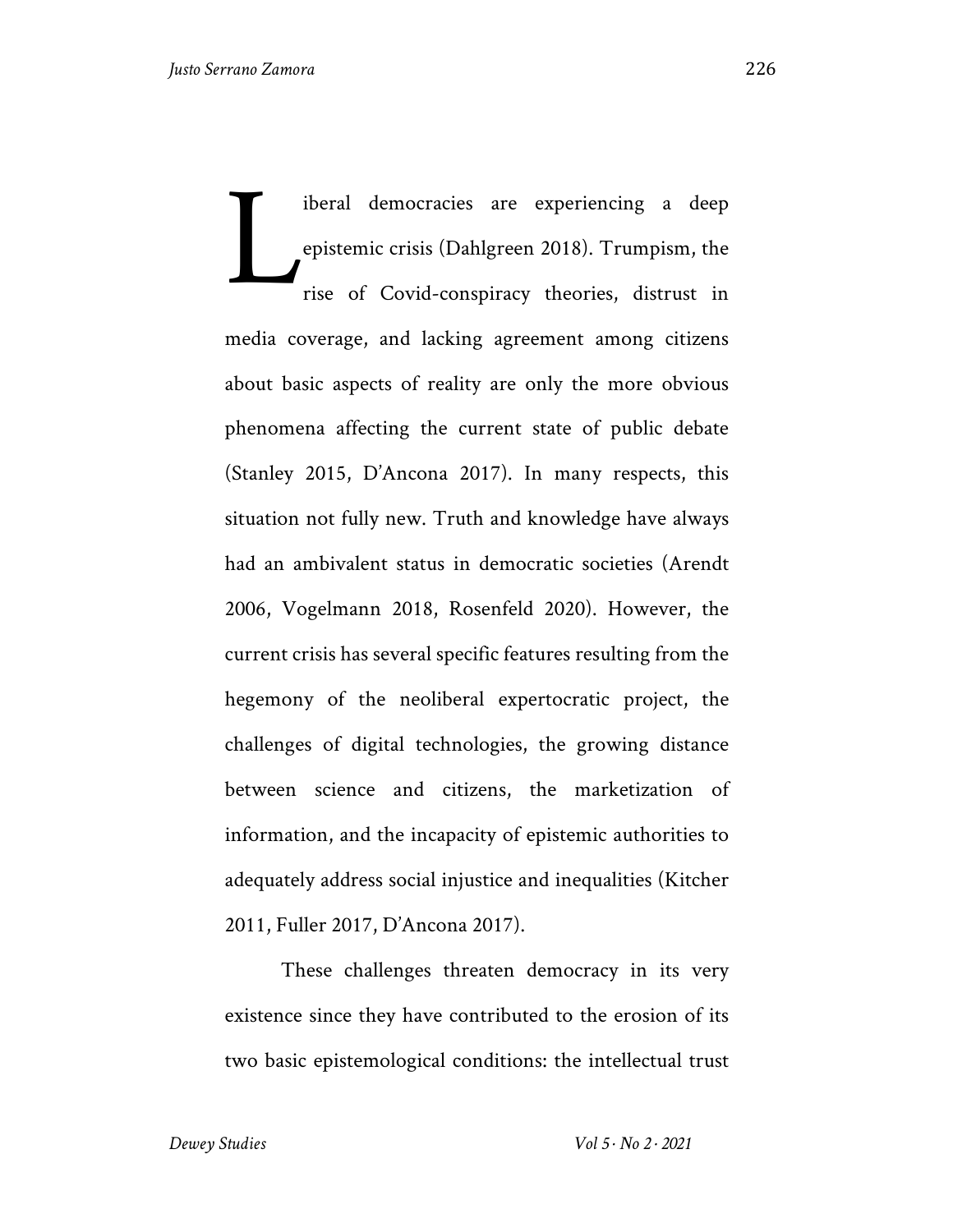of citizens on epistemic authorities (including fellow citizens), and more basically, the orientation towards some (even minimal) idea of truth (Rosenfeld 2020).

In this context, several political-epistemic projects have come to the fore as candidates with the power to restore the epistemological foundations of democracy. Though in different ways and to different degrees, they have in common that they reclaim the value of the wisdom of ordinary citizens, whose recognition they see as a fundamental step to achieving intellectual trust and (even minimal) truth-orientation in democratic societies.

Firstly, right- and left-wing populist movements appeal to the wisdom of the crowd against the "abstract" and "corrupt" knowledge of the elites (Werner-Müller 2015, Mudde & Kaltwasser 2017, Rosanvallon 2021). Populist epistemologies often include complex and self-contradicting phenomena raging from trust in "alternative experts" or conspiracy theories, to trust in one's own judgement against social beliefs. They represent attempts at counteracting neoliberalism's expertocratic aims, even if often they have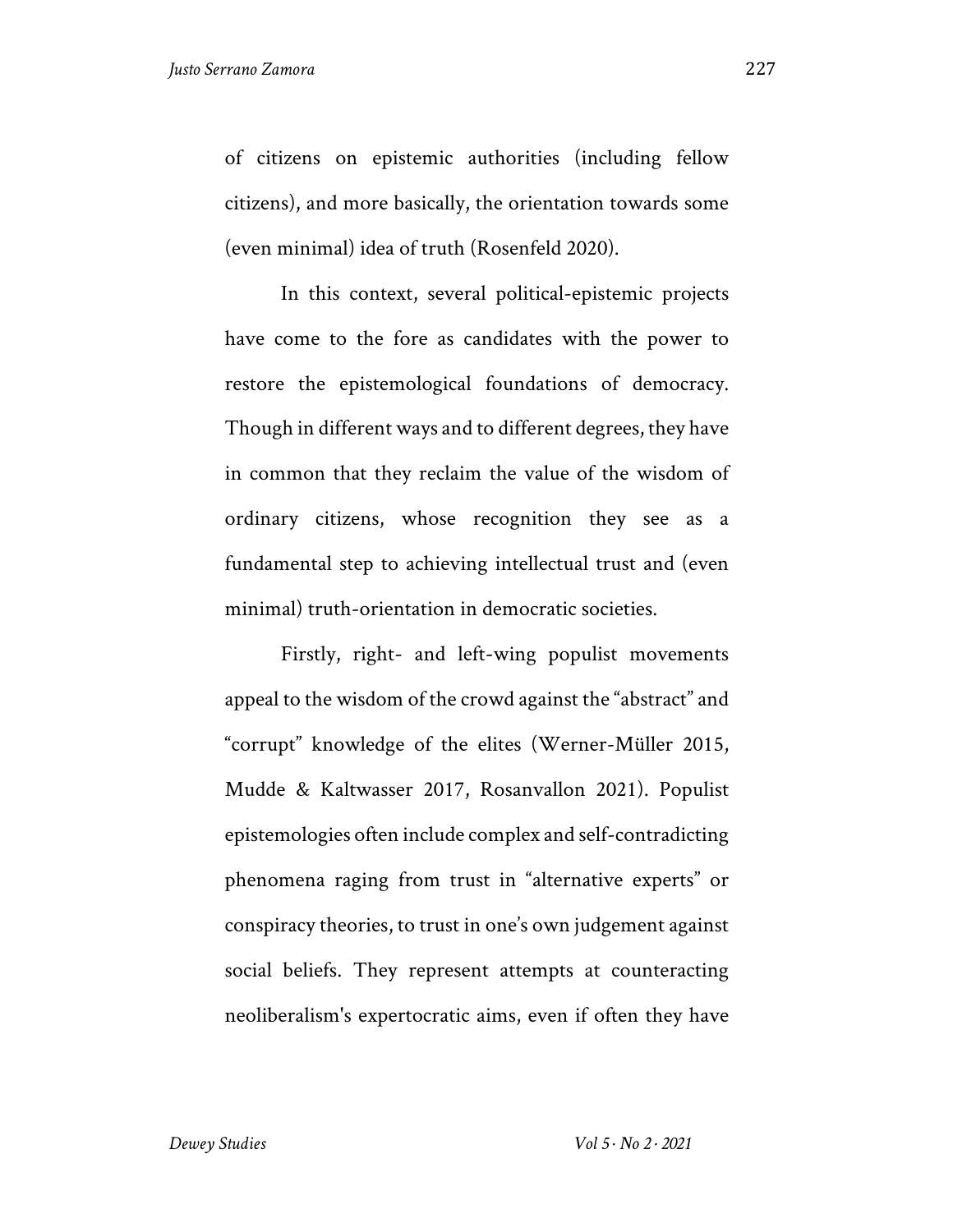contributed to further eroding intellectual trust and truthorientation.

Secondly, liberal positions react to the current epistemic crisis by appealing to the old liberal ideal of knowledge aggregation. Here the wisdom of ordinary citizens is appealed to as participants in the marketplace of ideas. This view is reflected in the range of different strategies liberal authors propose to defeat post-truth, including fake-news-detecting algorithms, the enhancement of digital culture among individuals to be able to discern between good and bad information, or promoting emotionally charged discourses to appeal to individuals' truth-orientation (D'Ancona 2017, Adler & Drieskova 2021).

Thirdly, proponents of an open democracy and democratic innovations search for more democratic forms of political representation (Smith 2009, Landemore 2021). They aim at bringing back citizens to the core of representative institutions based on the idea that the diversity of perspectives enhances the quality of collective decisions. Truth-orientation and intellectual trust should be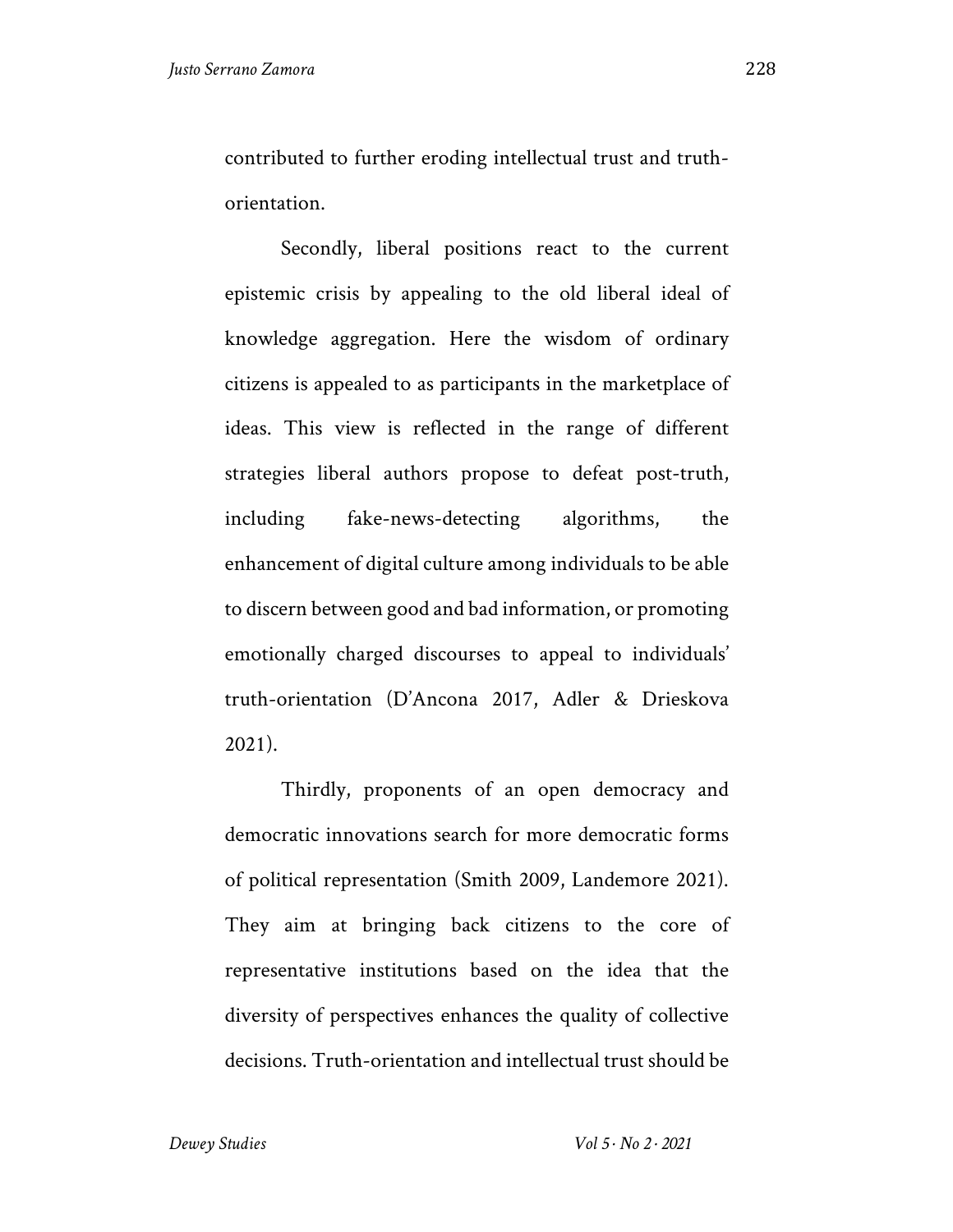promoted by closing the gap between citizen's participation and citizen's representation.

Finally, democratic experimentalism, often in combination with feminist, post-colonial, and environmentalist movements, finds in examples such as Zapatismo, the indignados, or current struggles for human rights and against climate change the instantiation of more critical, socially substantial, and pluralist political epistemology (Sousa Santos 2014, Sabel 2012, Anderson 2001, 2014, Medina 2013, Frega 2019, Serrano Zamora 2021, Serrano Zamora & Herzog 2021).

Each of the candidates holds (more or less) coherent sets of epistemological assumptions. I call these sets "epistemological-political orientations" (EPOs). EPOs influence the choices political actors make about the epistemic authorities that should have a say in processes of democratic problem-solving (should we listen to journalists, scientists, to priests, or to those directly affected in order to solve a collective problem?) as well as the typical practices of knowledge-production political actors enact (should we, for example, consult a private company, organize a public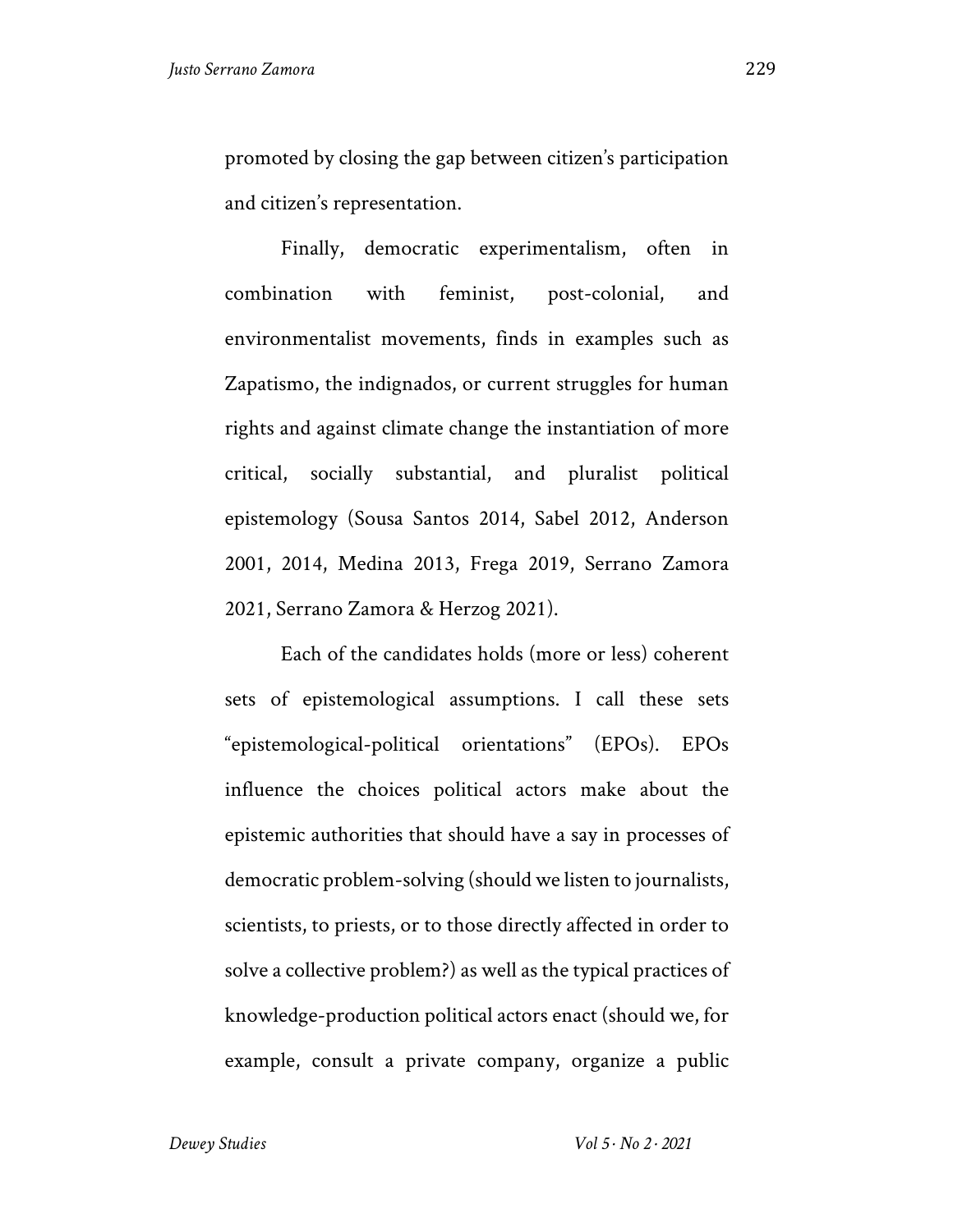conference, attend an expert workshop, or participate in a citizen assembly to find out about where to install solar panels in our town?). Accordingly, if one of these four projects – or a combination of them – becomes hegemonic as the way out of the epistemic crisis of democracy, we can expect that this will influence three (interlinked) spheres of epistemic cooperation: the internal organization of expert knowledge-production (how should scientists interact, for example, regarding the possibility of bias in their own research?), the epistemic communication between experts and citizens (how much should citizens and scientists cooperate as epistemic actors?), and the organization of problem-solving practices by political actors (How should democratic publics solve their collective problems?).

As philosophers with an interest in the fate of democracy we have the task to characterize, evaluate, and explore the conditions of implementation of these four candidates – i.e. populism, liberalism, democratic representation, and democratic experimentalism – from the point of view of their capacity to counteract the eroding tendencies affecting the epistemic foundations of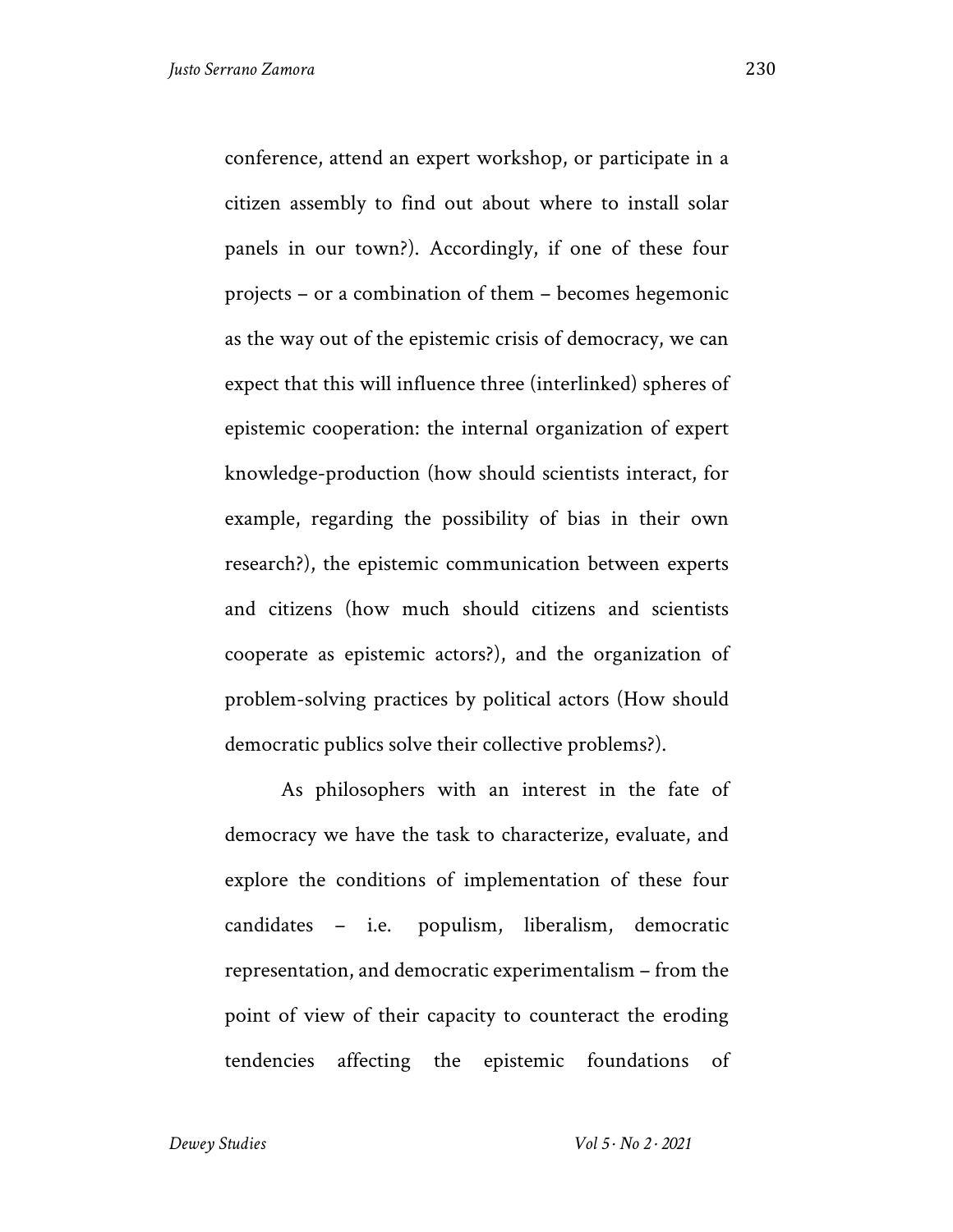democracy. This does not mean having to choose one of the available candidates as the only valid one but, rather, exploring what are the potentials and the limits of each and look for potential hybridizations. Neither does this mean taking as a standard for evaluation the ideals of truth and knowledge we have inherited from Europe's Enlightenment without submitting them to a fundamental criticism. Nor does it mean coming back to an ideal situation that never existed previously to the epistemic crisis. Hence, it has been correctly argued by feminism and postcolonial views that Enlightenment's ideals are themselves problematic for sustaining certain forms of injustice, playing a role in the current epistemic crisis. Rather, exploring the potentials of these candidates involves evaluating them in their capacity to promote trust and truth-orientation under conditions of deep epistemic pluralism (Sousa Santos 2014), and the ability to account for the necessary critical attitudes that unmask injustices and other social pathologies (Celikates 2018, Haslanger 2021). These conditions need to be brought to the center of our analysis since deep epistemic pluralism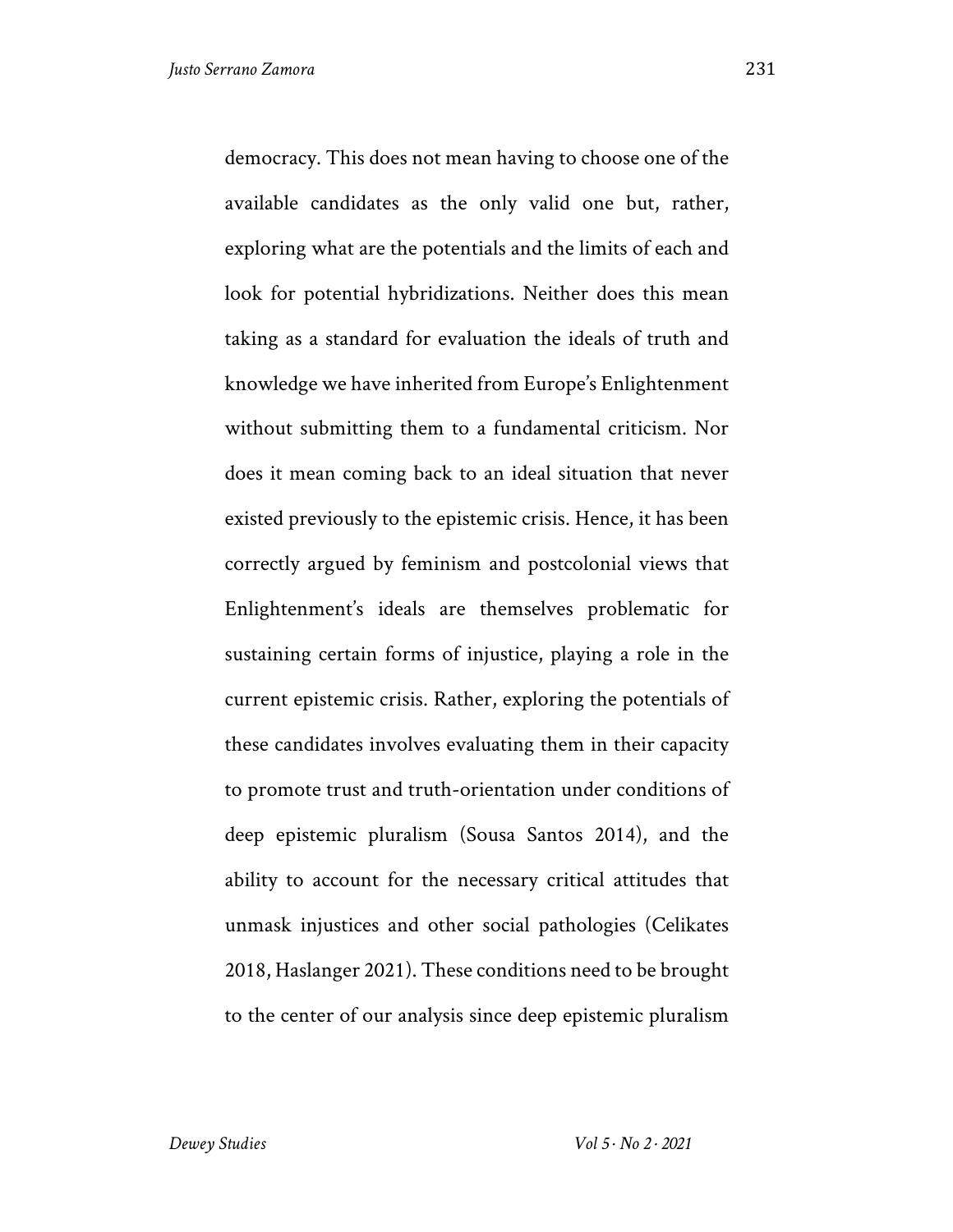and pervasive social injustices are at the root of the current epistemic crisis.

## **Democratic Experimentalism Is Not Populism**

The task I propose here – and which I can only point to in this brief article – should also contribute to enlightening current public debates, since too often political projects that reclaim the value of citizens' knowledge are merely perceived as populist. This is particularly urgent for the case of democratic experimentalism, which is often either made invisible or conflated with populism by political analysts as well as the media. One of the reasons for this is that both, populism, and democratic experimentalism represent forms of popular reaction to the effects of neoliberalization that have emerged "from below." Both aim at renewing institutional politics (la politique) from the forces of a noninstitutionalized street politics (le politique) (Ogien and Laugier 2014). Both for populists and democratic experimentalists it is not only a question of criticizing outdated institutions and a deficient model of representative democracy, but also of proposing – sometimes in a pre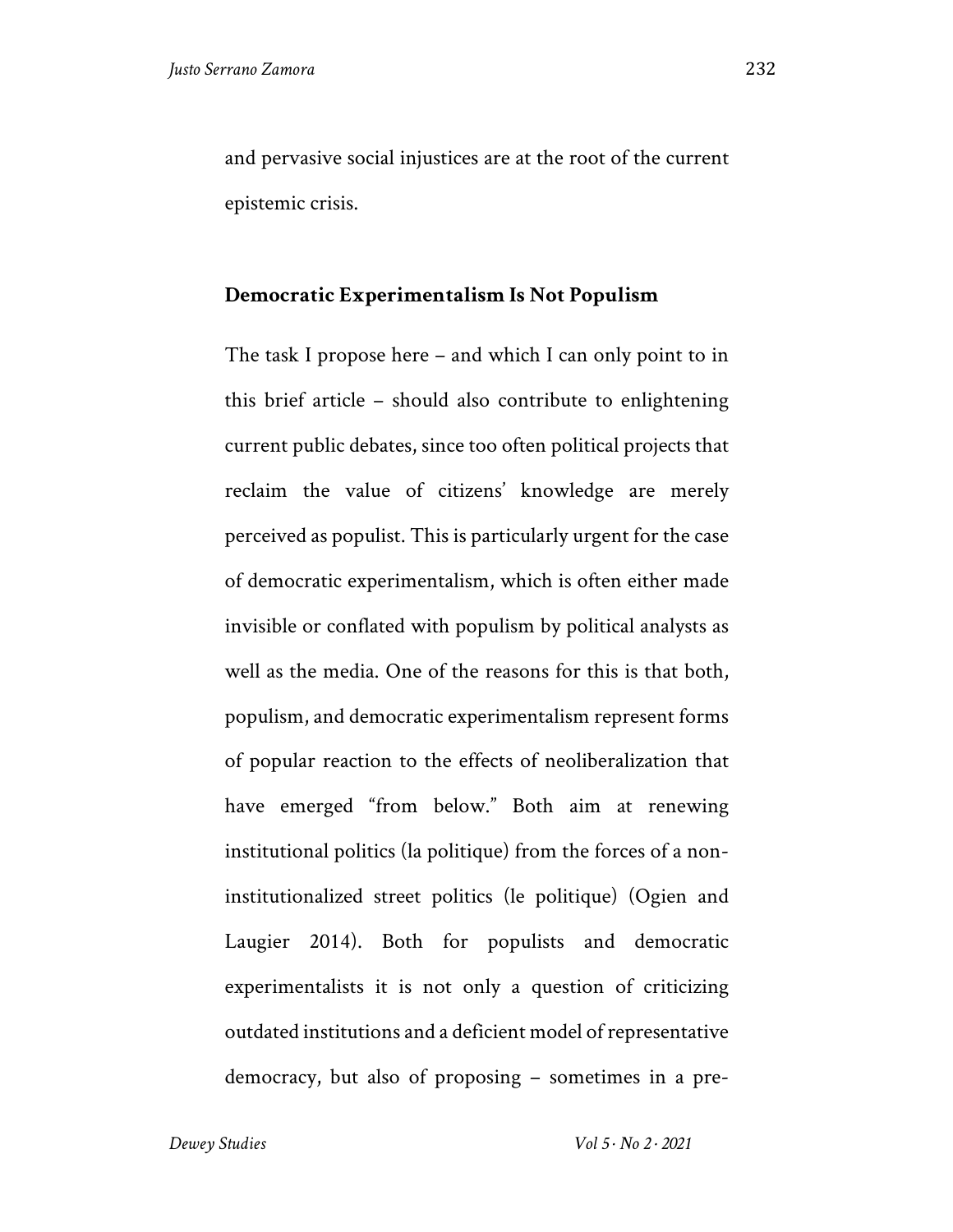figurative way in their own forms of organization – alternatives to the expertocratic epistemological model.

However, both projects must be clearly differentiated since their democratic potentials as well as the potential to promote epistemic trust and a minimal sense of truth orientation clearly differ (Serrano Zamora & Santarelli 2021). Here I will mention only two central differences among them. Firstly, populism underestimates the epistemic value of the application of rational methods and orients itself towards forms of immediate experience such as experiential proximity ("I know it because I have experienced it"), spontaneity ("I know it because no consistent and reflective method was implemented") and emotional proximity ("I know it because I feel it with intensity"). In contrast, democratic experimentalism holds that the three forms of immediacy (i.e., experiential proximity, spontaneity, and emotional intensity) can be articulated with rational processes and methods of knowledge production. For experimentalists, and contrary to populist premises also shared by neoliberals, implementing reflective methods is not incompatible with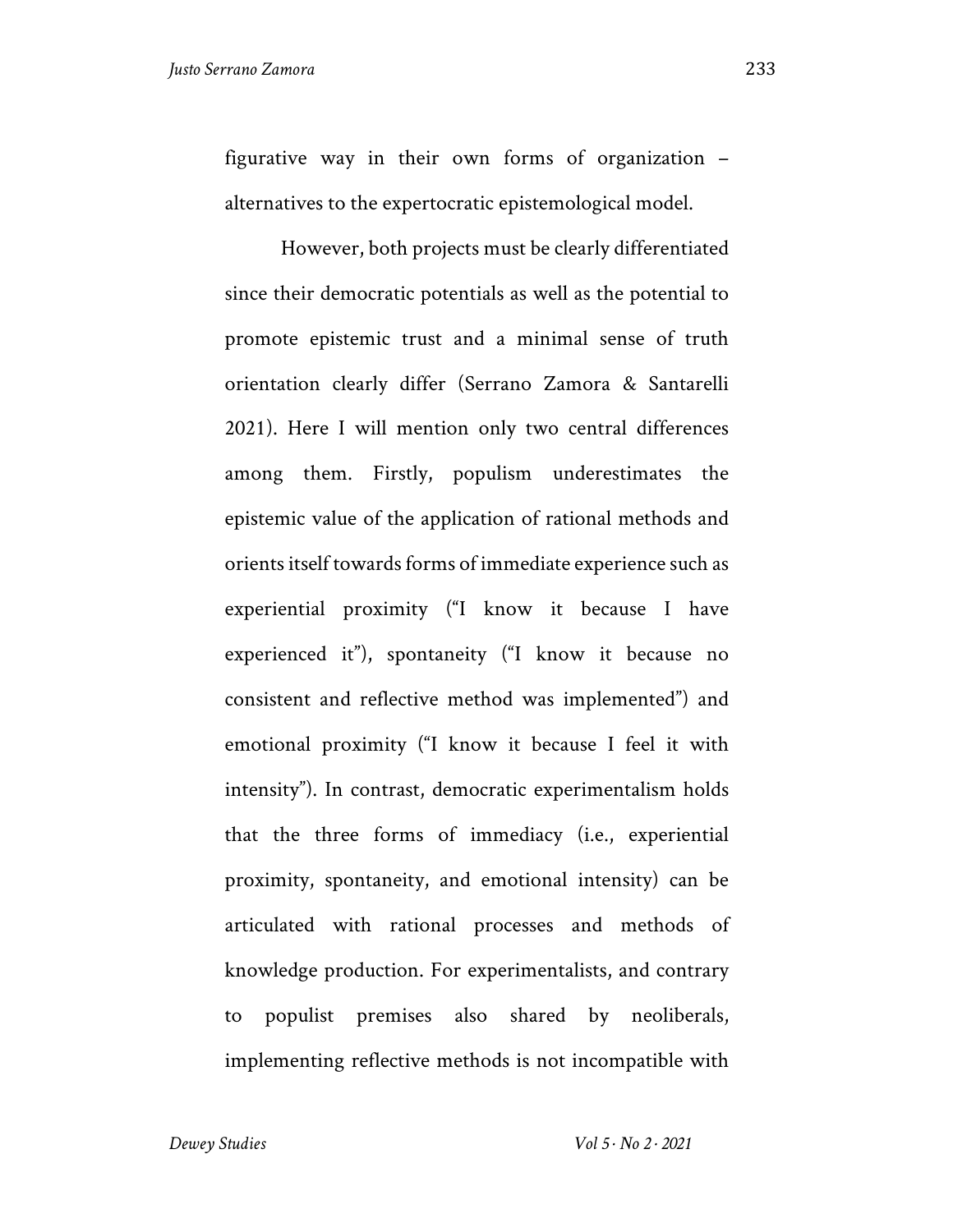using these sources of knowledge that are commonly attributed to "the people." Instead of absolutizing and contraposing "rational method" or "immediate, popular, everyday experience" as neoliberals and populist do, democratic experimentalism understands these aspects as phases of a complex and plural knowledge process where experts and citizens can explore a variety of forms of epistemic cooperation.

Secondly, democratic experimentalism distances itself from both the atomistic model of populism (knowledge as belonging to the isolated individual) and liberal aggregativism (knowledge as the mere sum of individual beliefs) and proposes to understand the production of knowledge as a cooperative process that includes various forms of epistemic cooperation. As Helen Longino states, epistemic cooperativism "stresses the interdependence of cognitive agents and subjects. This characterization of knowledge subjects as interdependent carries with it the idea of individual subjects without individualism" (2002: 91). This approach to epistemic practice clearly differs from populism, for which knowledge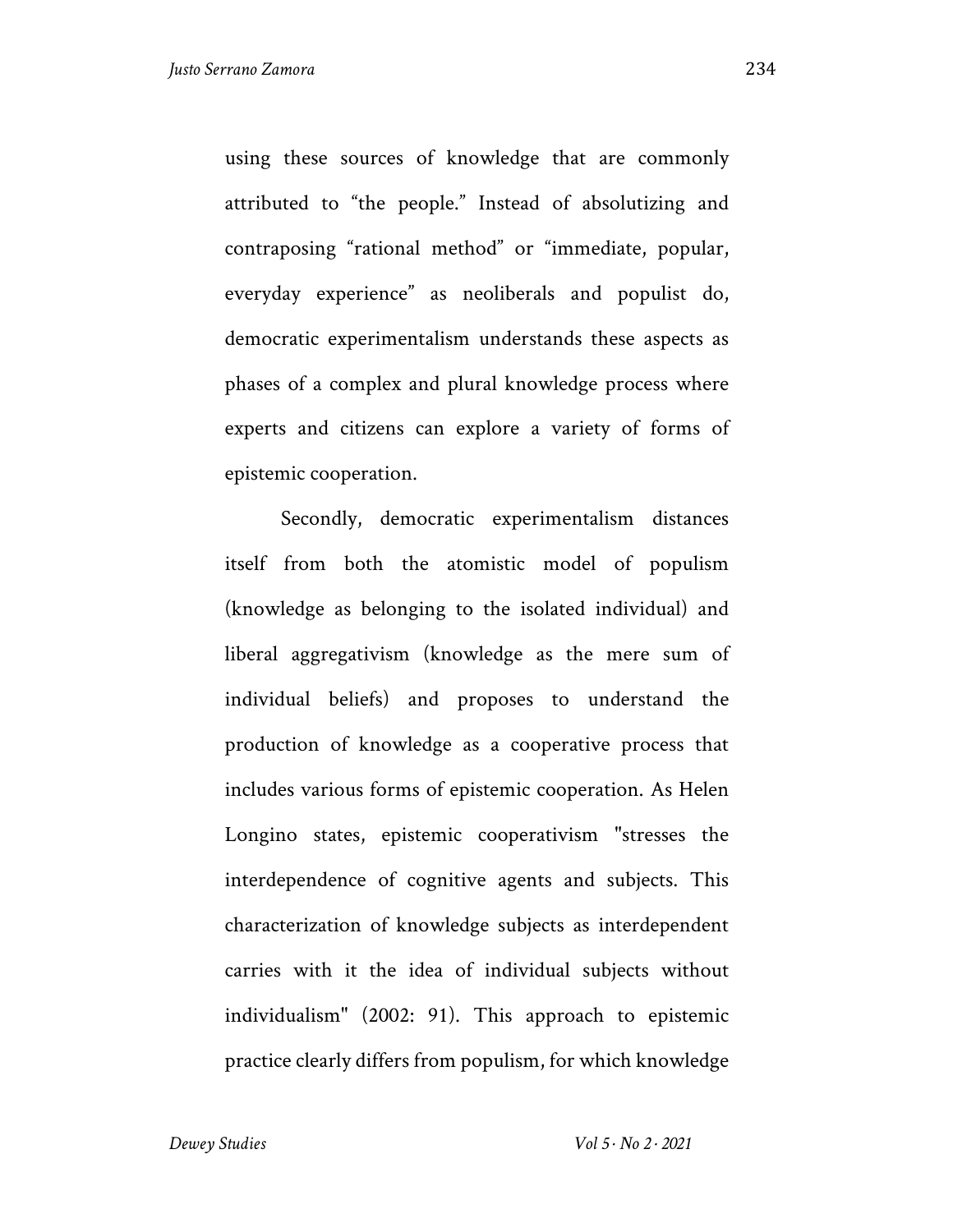is gained either in isolation from other epistemic peers or in fusion with the whole community. Here it should be noted that speaking of cooperation should not lead us to think that the production of knowledge should be a conflict-free process. On the contrary, democratic experimentalists see conflicts, in the form of social mobilizations, for example, as elements that make it possible to contrast perspectives, articulate interpretations, and generate new ways of disclosing aspects of the world.

Against hegemonic public discourse it is urgent to show that a democratizing and emancipatory project of vindication of popular knowledge can draw from the potential of current democratic experimentalist experiences that, strictly speaking, are not part of a populist culture. This alternative tradition draws its sources from pragmatism, liberal socialism, as well as for feminist and post-colonial epistemologies (Santos 2014). It is rooted in many social movements and socialist-democratic political struggles the origin of which goes back at least to the times of the French Revolution.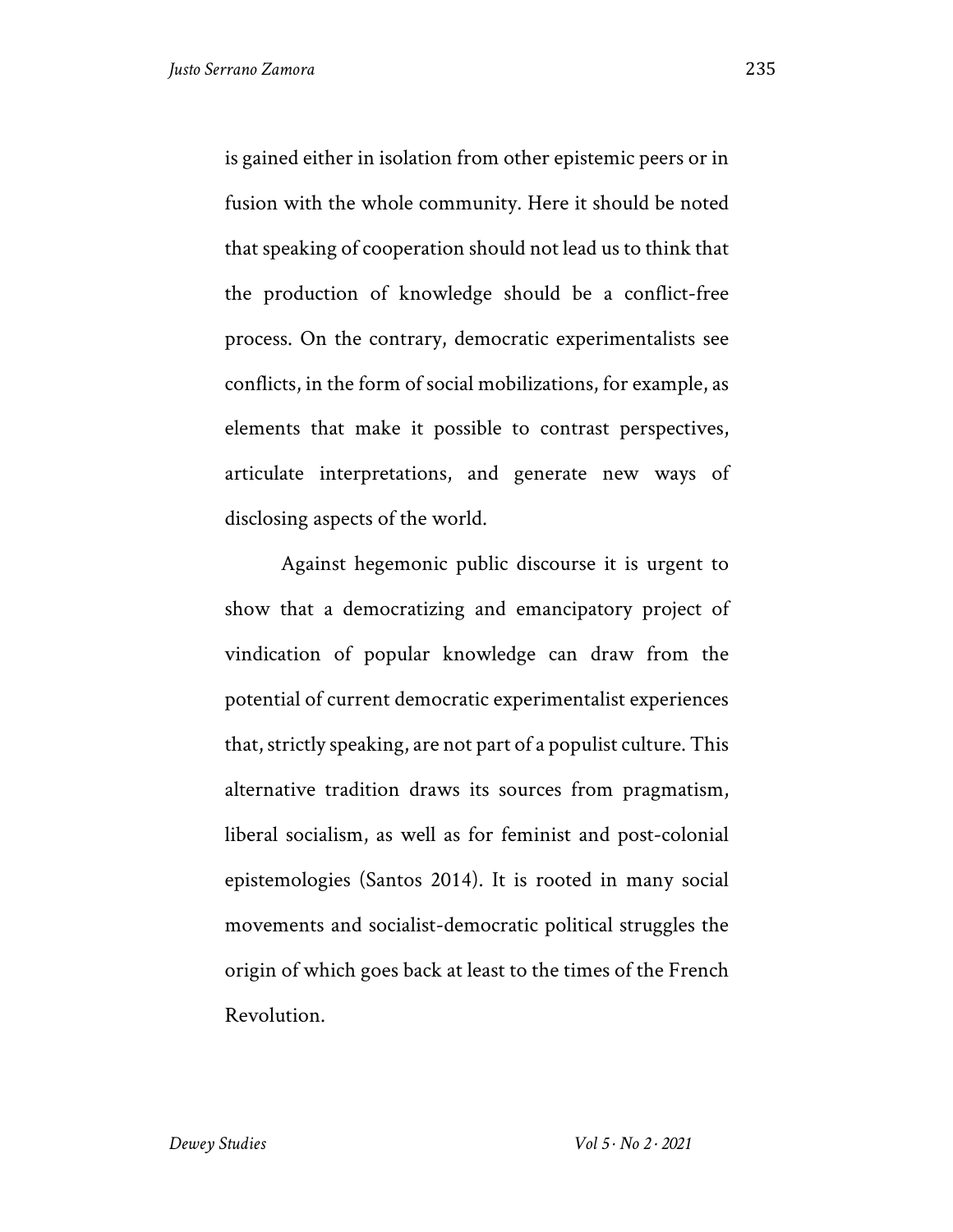## **Bibliography**

- Anderson, E. (2006). The Epistemology of Democracy. *Episteme*,  $3(1-2), 8-22.$
- Anderson, E. (2014). "Social Movements, Experiments in Living and Moral Progress: Case Studies from Britain's Abolition of Slavery". *The Lindley Lecture*, University of Kansas.
- Adler, E., & Drieschova, A. (2021). The Epistemological Challenge of Truth Subversion to the Liberal International Order. *International Organization*, 75(2), 359–386.
- Arendt, H. (2006) Truth and Politics. In: *Between Past and Future*. New York: Penguin: 223–259.
- Celikates, R. (2018). *Critique as Social Practice: Critical Theory and Social Self-Understanding.* Rowman & Littlefield.
- D'Ancona, M. (2017*) Post-Truth. The New War on Truth and How to Fight Back*. London: Ebury Press.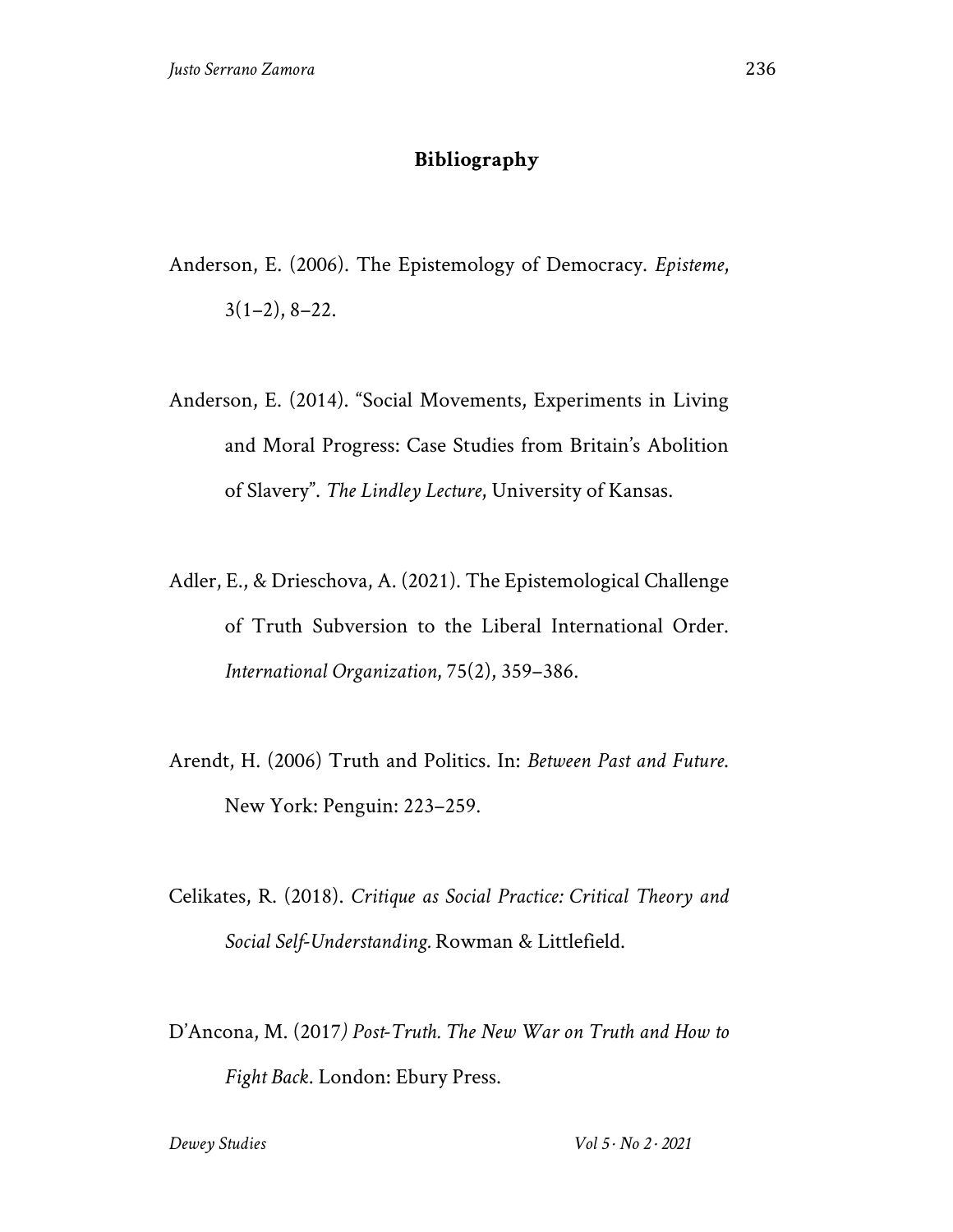- Dahlgren, P. (2018). Media, Knowledge and Trust: The Deepening Epistemic Crisis of Democracy. *Javnost - The Public*, 25(1–2), 20–27.
- Frega, R. (2019a*). Pragmatism and the wide view of democracy*. Palgrave Macmillan.
- Fuller, S. (2018). *Post-Truth. Knowledge as a Power Game*. London: Anthem Press.
- Haslanger, S. (2021). "Political Epistemology and Social Critique." *Oxford Studies in Political Philosophy* 7: 23.
- Kitcher, P. (2011). *Science in a Democratic Society*. Prometheus Books.
- Landemore, H. (2020*). Open Democracy: Reinventing Popular Rule for the Twenty-First Century*. Princenton and Oxford: Princenton University Press.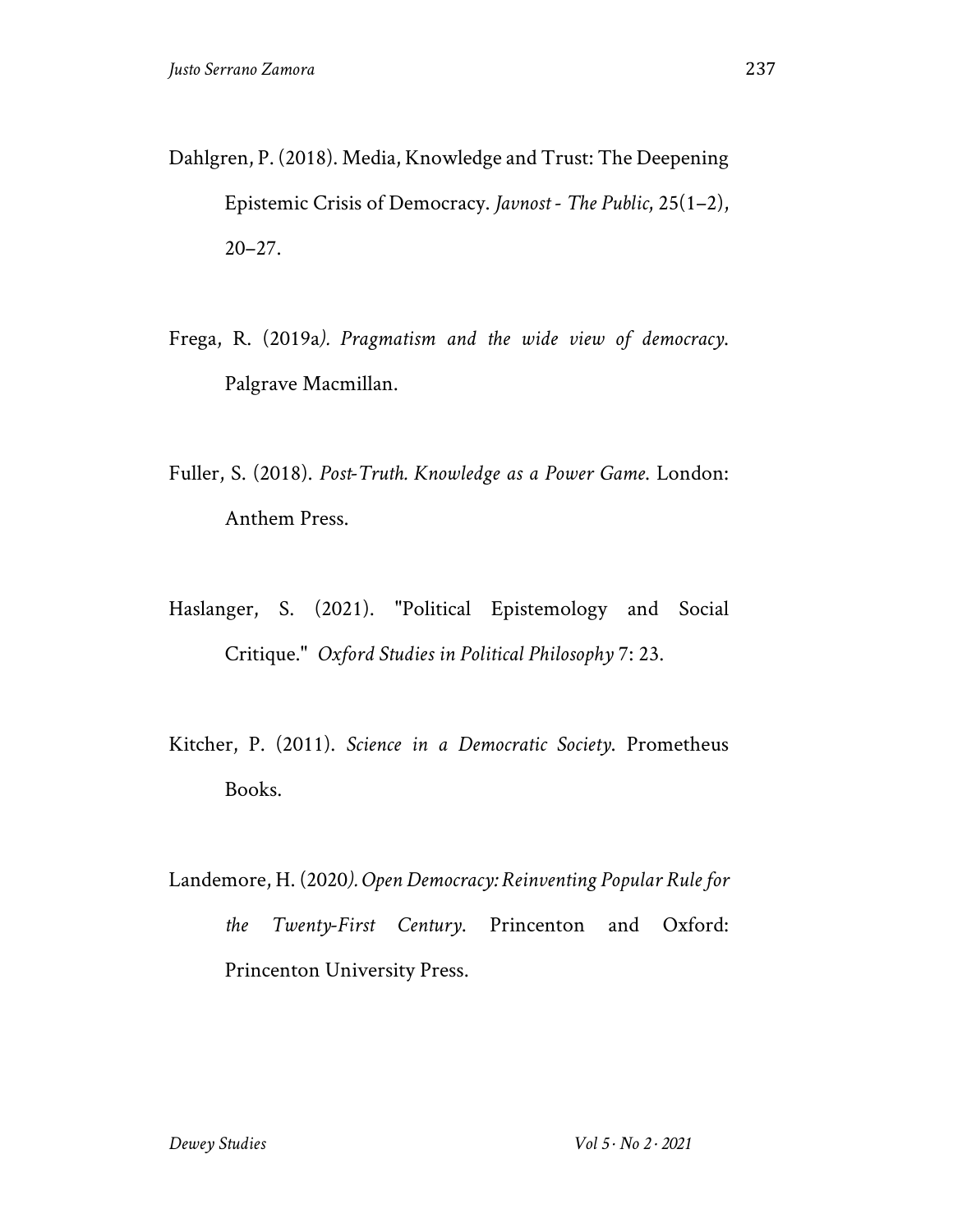- Longino, Helen E. (2002). *The Fate of Knowledge*. Princeton University Press.
- Mudde, C., & Kaltwasser, C. R. (2017*). Populism: A Very Short Introduction*. Oxford University Press.
- Müller, J.-W. (2015). *Was ist Populismus? Ein Essay*. Berlin: Suhrkamp.
- Ogien, Albert; Laugier, Sandra. (2014). *Le principe démocratie. Enquête sur les nouvelles formes du politique*. Paris: La Découverte.
- Rosanvallon, P. (2020). *Le Siècle du populisme. Histoire, théorie, critique*. Paris: Editions du Seuil.
- Rosenfeld, S. (2018). *Democracy and Truth: A Short History*. University of Pennsylvania Press.
- Sabel, Ch. (2012). Dewey, Democracy, and Democratic Experimentalism. *Contemporary Pragmatism*, 9 (2), 35–55.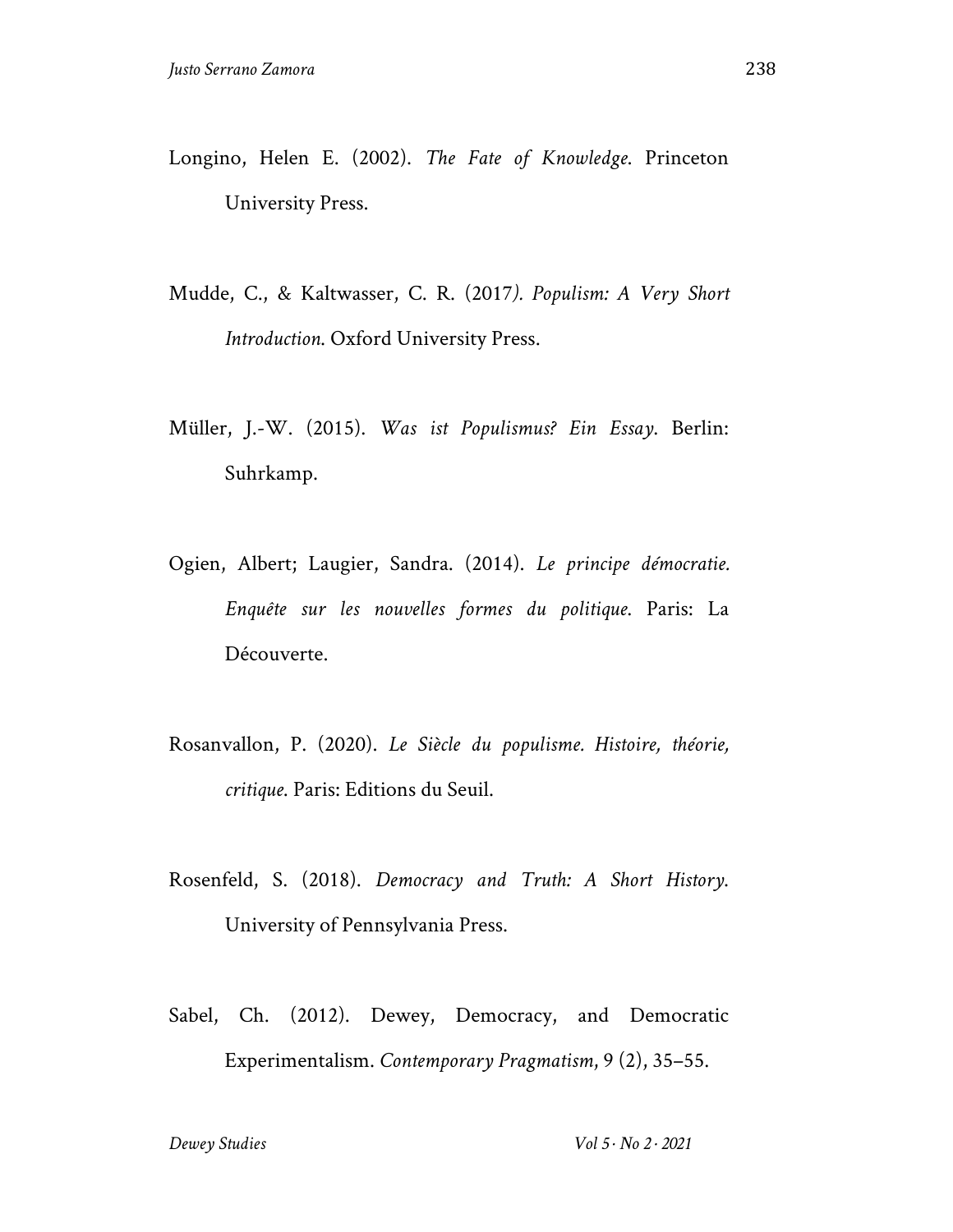- Santos, B. de S. (2014). *Epistemologies of the South: Justice Against Epistemicide*. Abingdon & New York: Taylor and Francis.
- Serrano Zamora, J. (2021). *Democratization and Struggles Against Injustice: A Pragmatist Approach to the Epistemic Practices in Social Movements*. Rowman & Littefield International.
- Serrano Zamora, J., & Herzog, L. (2021). A Real Epistemic Utopia? Epistemic Practices in a Climate Camp. *Journal of Social Philosophy*, 00, 1– 21.
- Serrano Zamora, J., & Santarelli, M. (2015). Populism or Pragmatism? Two Ways of Understanding Political Articulation. *Constellations*, 1-15.
- Stanley, J. (2015). *How Propaganda Works*. Princeton University Press.
- Smith, G. (2009). *Democratic Innovations: Designing Institutions for Citizen Participation*. Cambridge University Press.